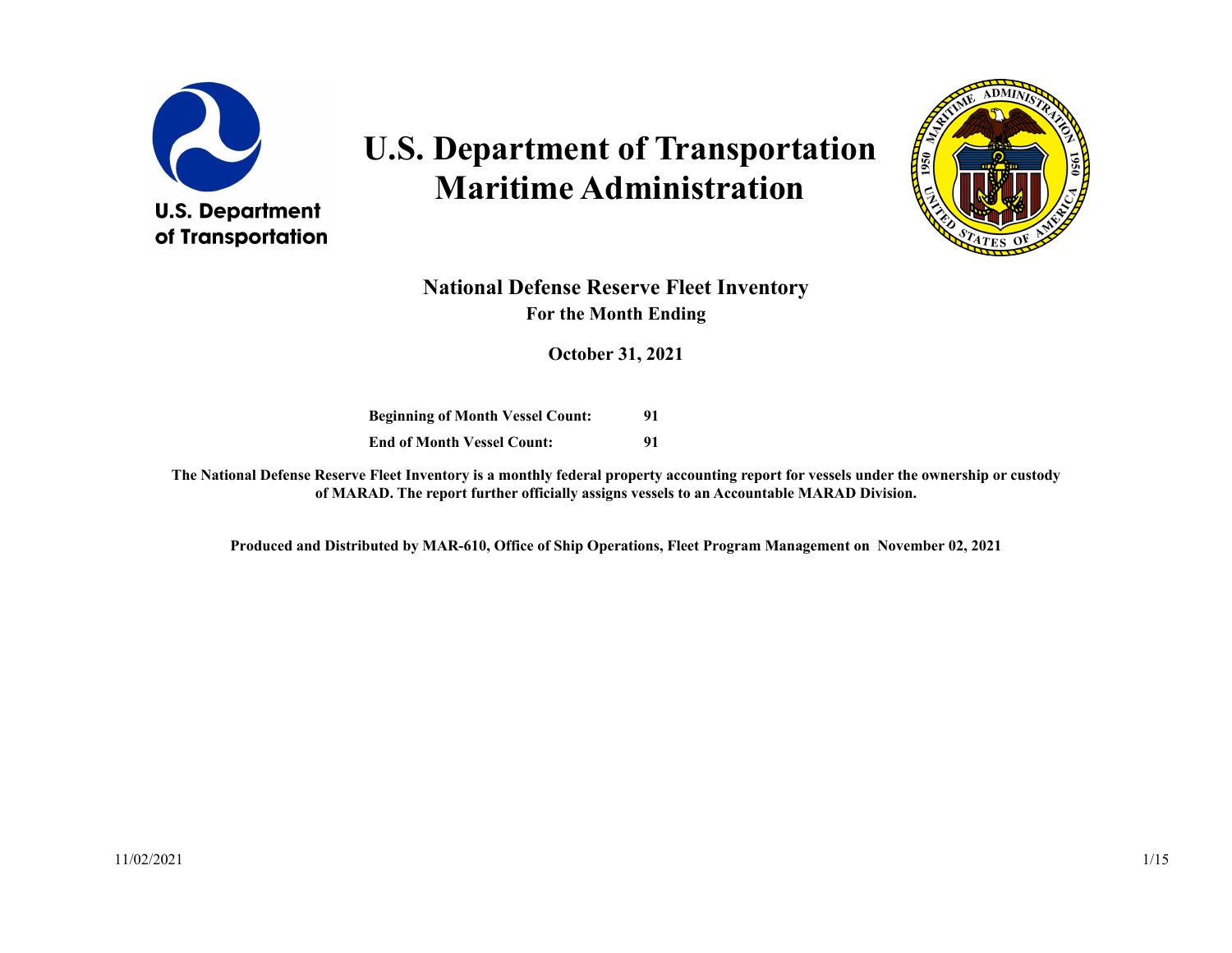#### **Changes During Period**

Starting Date: October 01, 2021

Ending Date: October 31, 2021

| <b>Effective Date</b> | Vessel                | Changed Field Description | Original Value                                                             | New Value                                                                       | Remarks |
|-----------------------|-----------------------|---------------------------|----------------------------------------------------------------------------|---------------------------------------------------------------------------------|---------|
| 10/25/2021            | <b>PETERSBURG</b>     | <b>Status Remarks</b>     | Disposal contract to<br>SteelCoast Company,<br>ETD BRF20 OCT 2021          | Arrived at SteelCoast<br>Company for recycle<br>25 OCT 2021                     |         |
| 10/13/2021            | <b>NOAA BOUYS</b>     | Customer                  | <b>NOAA</b>                                                                | <b>SBRF</b>                                                                     |         |
| 10/12/2021            | <b>CAPE ARCHWAY</b>   | <b>Status Remarks</b>     | Sold to International<br>Shipbreaking,<br>Brownsville, TX on 10<br>October | Sold to International<br>Shipbreaking,<br>Brownsville, TX on<br>10 October 2019 |         |
| 10/12/2021            | <b>CAPE ALEXANDER</b> | <b>Status Remarks</b>     | Sold to International<br>Shipbreaking,<br>Brownsville, TX on 10<br>October | Sold to International<br>Shipbreaking,<br>Brownsville, TX on<br>10 October 2019 |         |
| 10/12/2021            | <b>PETERSBURG</b>     | <b>Status Remarks</b>     | Est. departure from BRF<br>18 OCT2021                                      | Disposal contract to<br>SteelCoast Company,<br>ETD BRF 01 NOV<br>2021           |         |
| 10/12/2021            | <b>CAPE MENDOCINO</b> | <b>Status Remarks</b>     | Sold to ASM, departure<br>from BRF 05OCT2021                               | Sold to ASM,<br>departure from BRF<br>05OCT2021; ARR<br><b>ASM 08 OCT 2021</b>  |         |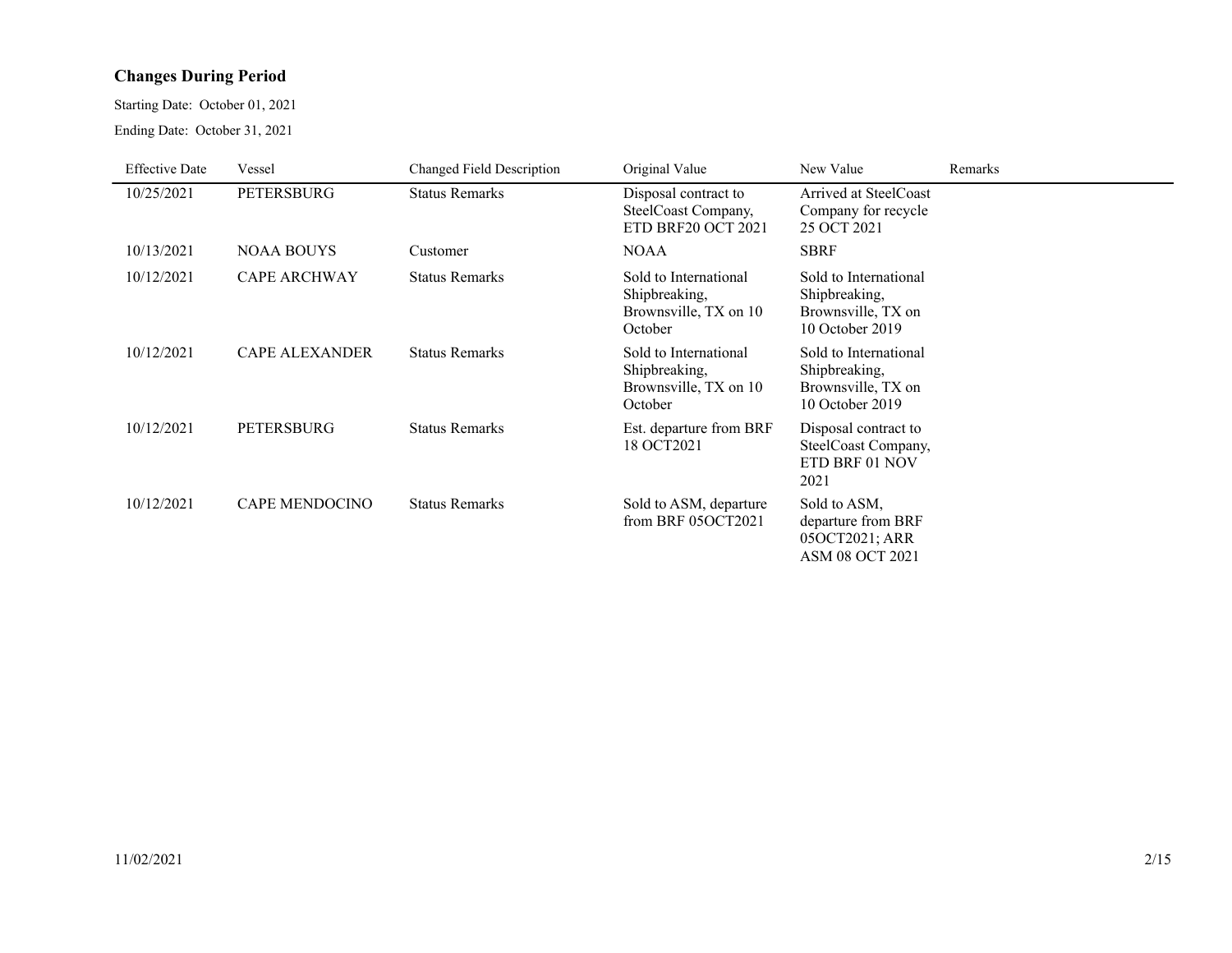## Glossary

| Program       | <b>Definition</b>                                                                                             | <b>Status</b>            | <b>Definition</b>                                                                                |
|---------------|---------------------------------------------------------------------------------------------------------------|--------------------------|--------------------------------------------------------------------------------------------------|
| Custody       | Vessels owned/sponsored by                                                                                    | Army                     | Vessel sponsor is the Army.                                                                      |
|               | other government programs                                                                                     | Navy                     | Vessel sponsor is the Navy.                                                                      |
|               | or agencies that are being                                                                                    | <b>NOAA</b>              | Vessel sponsor is NOAA.                                                                          |
|               | maintained by MARAD in a<br>fleet anchorage but not part                                                      | <b>USCG</b>              | Vessel sponsor is the Coast Guard.                                                               |
|               | of the NDRF.                                                                                                  | Title XI                 | Vessel sponsor is the MARAD Title XI program.                                                    |
|               |                                                                                                               | <b>RRF</b>               | RRF vessel not owned by MARAD                                                                    |
| Non-retention | MARAD vessels that no                                                                                         | <b>Donation Hold</b>     | Vessel reserved for donation to a qualified memorial or non-profit or humanitarian organization. |
|               | longer have a useful                                                                                          | <b>Historic Review</b>   | Vessel under NHPA Section 106 review for National Register eligibility.                          |
|               | application and are pending                                                                                   | Stripping                | Being stripped of useful material prior to becoming available for disposal.                      |
|               | disposition.                                                                                                  | Disposal                 | Vessel available for disposal or in the process of being disposed                                |
|               |                                                                                                               | Sold Awaiting Removal    | Vessel sold for disposal and awaiting removal from fleet site                                    |
| Retention     | MARAD vessels that are                                                                                        | <b>Emergency Sealift</b> | Vessel reserverd for sealift support for emergent requirements                                   |
|               | being preserved for federal                                                                                   | Fleet Support            | Vessel reserved for Reserve Fleet organzation use (e.g., for material storage purposes).         |
|               | agency programs.                                                                                              | Interim Hold             | Vessel being preserved pending future determination of status                                    |
|               |                                                                                                               | ogistics Support         | Vessel reserved for cannibalization or material stripping to support one or more RRF vessels     |
|               |                                                                                                               | Militarily Useful        | Vessel reserved for future military or strategic use as determend by DOD program sponsors        |
|               |                                                                                                               | National Register        | Vessel listed on the National Register and being preserved pending future donation or mitigation |
|               |                                                                                                               | School Ship              | Vessel on loan as a Training Ship to a U.S. Maritime Academy.                                    |
|               |                                                                                                               | Other Agency Use         | Vessel being operated by MARAD in support of other federal agency programs or missions.          |
|               |                                                                                                               | Training Use             | Vessel reserved as a training platform for one or more federal agencies.                         |
|               |                                                                                                               |                          |                                                                                                  |
| <b>RRF</b>    | MARAD vessels assigned<br>to the Ready Reserve Force<br>program to support DOD<br>surge sealift requirements. | <b>RRF</b>               | Vessel active in the RRF program.                                                                |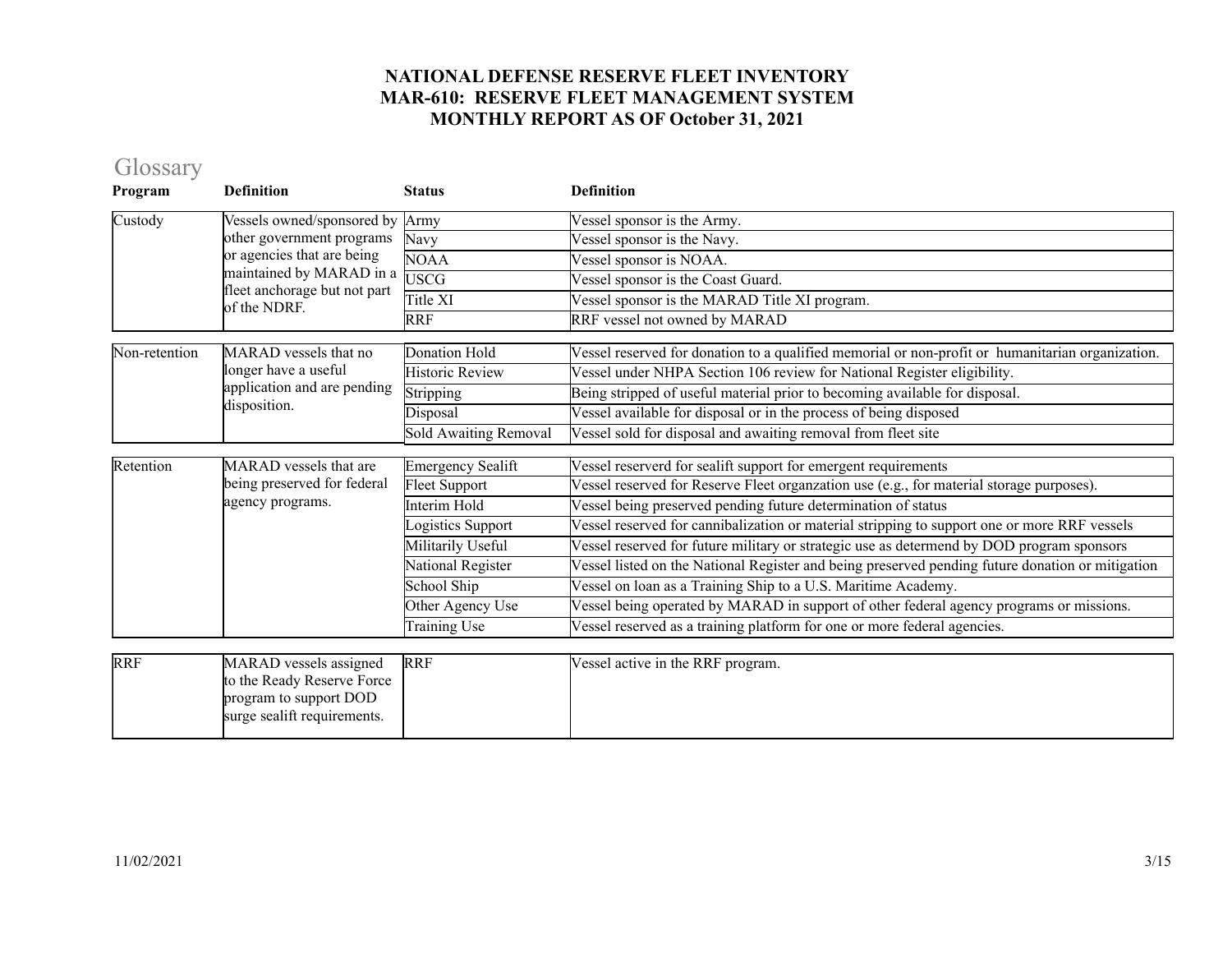### Type Summary

|                    | <b>NDRF</b>   |           |            |                   | Custody        | Grand Total |  |
|--------------------|---------------|-----------|------------|-------------------|----------------|-------------|--|
| Ship Type          | Non-retention | Retention | <b>RRF</b> | <b>NDRF</b> Total | Custody        |             |  |
| Barge              |               |           |            |                   | 9              | 9           |  |
| Barge Ship         | 5             |           |            | 5                 |                | ,           |  |
| <b>Break Bulk</b>  |               | 7         | C          | 12                |                | 12          |  |
| Crane Ship         |               | 4         | 4          | 8                 |                | 8           |  |
| Military           |               |           |            |                   |                |             |  |
| Other              |               | 3         |            | 3                 | $\overline{4}$ |             |  |
| Passenger Ship     |               | 8         |            | 8                 |                | 8           |  |
| Roll-On/Roll-Off   |               |           | 35         | 35                | $\overline{2}$ | 37          |  |
| Tanker             | 4             |           |            | 4                 |                | 4           |  |
| <b>Grand Total</b> | 13            | 22        | 41         | 76                | 15             | 91          |  |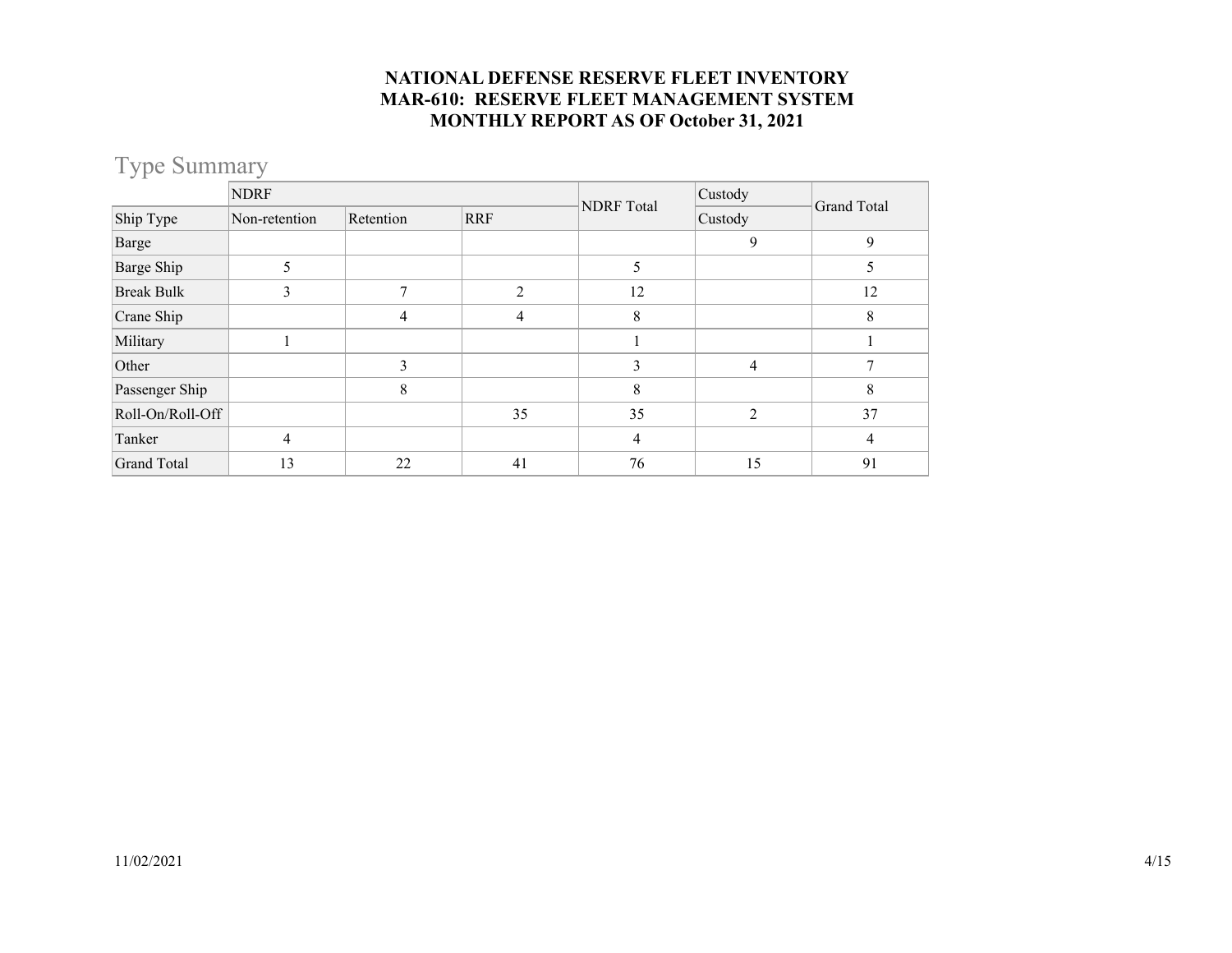# Layberth Summary

|                    | Atlantic    |           | Gulf       |                 |           | Pacific   | <b>Grand Total</b> |    |
|--------------------|-------------|-----------|------------|-----------------|-----------|-----------|--------------------|----|
| Program            | <b>JRRF</b> | Outported | <b>BRF</b> | <b>BRF</b> East | Outported | Outported | <b>SBRF</b>        |    |
| Custody            |             |           | 14         |                 |           |           |                    | 15 |
| Non-retention      |             |           |            |                 |           |           |                    | 13 |
| Retention          |             |           |            |                 |           |           |                    | 22 |
| RRF                |             | 16        |            |                 |           | 14        |                    | 41 |
| <b>Grand Total</b> |             | 25        | 23         |                 |           |           |                    | 91 |

## Disposal Summary

|                        | Atlantic | Gulf       | Pacific     | Grand Total |
|------------------------|----------|------------|-------------|-------------|
| <b>Contract Status</b> | JRRF     | <b>BRF</b> | <b>SBRF</b> |             |
| Not Under Contract     |          |            |             |             |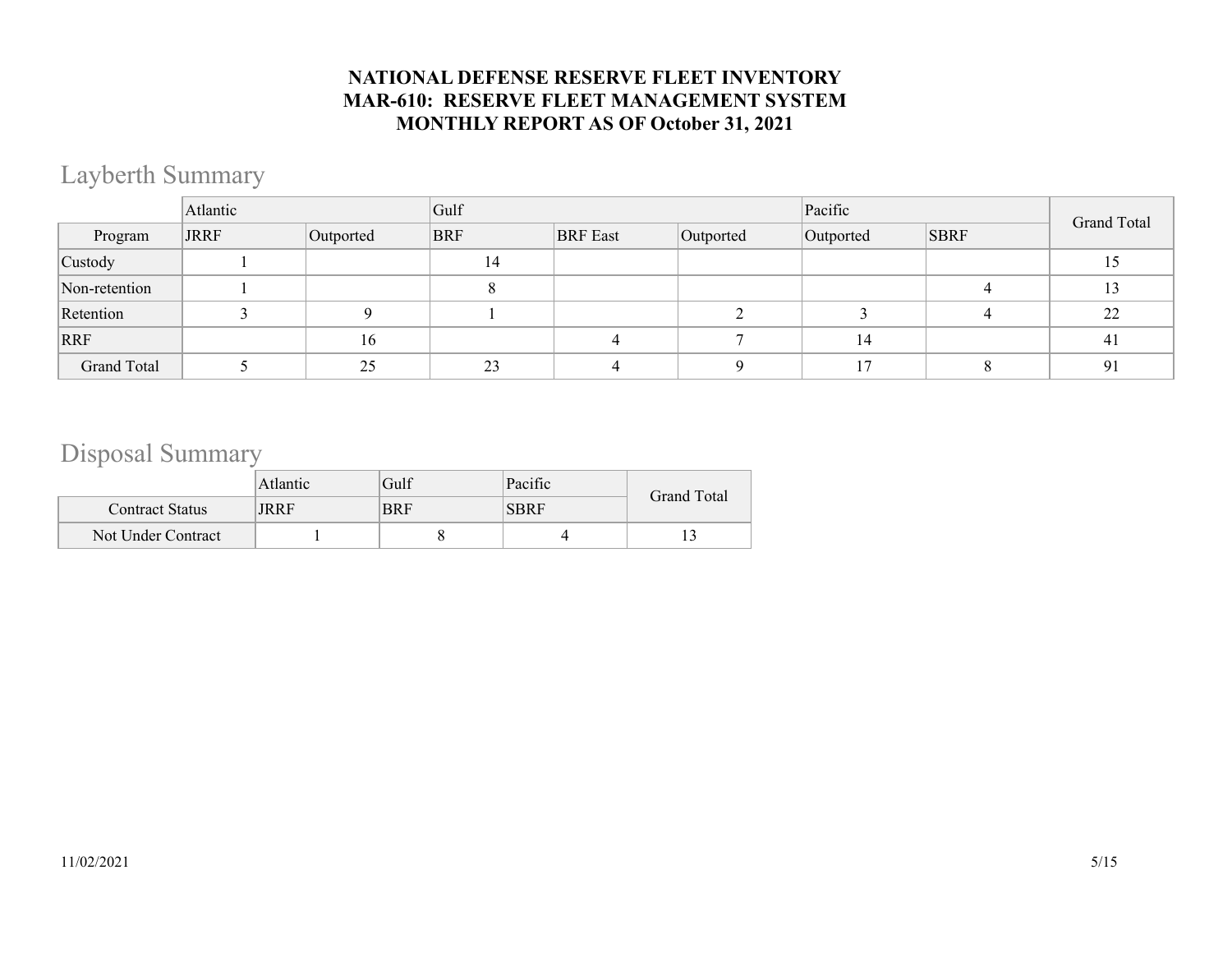### Inventory Status Summary

| Class              | <b>Status</b>        | Atlantic       | Gulf | Pacific        | <b>Grand Total</b> |
|--------------------|----------------------|----------------|------|----------------|--------------------|
| <b>NDRF</b>        | Disposal             |                | 8    | $\overline{4}$ | 13                 |
|                    | <b>Fleet Support</b> |                |      |                |                    |
|                    | Logistics Support    | $\overline{2}$ |      | 3              | 6                  |
|                    | National Register    |                |      |                |                    |
| Other Agency Use   |                      | 2              |      | $\overline{2}$ | 4                  |
|                    | <b>RRF</b>           | 16             | 11   | 14             | 41                 |
|                    | School Ship          | 5              | 2    |                | 8                  |
|                    | Training Use         | $\overline{2}$ |      |                | $\overline{2}$     |
| <b>NDRF</b> Total  |                      | 29             | 22   | 25             | 76                 |
| Custody            | Custody              |                | 14   |                | 15                 |
| <b>Grand Total</b> |                      | 30             | 36   | 25             | 91                 |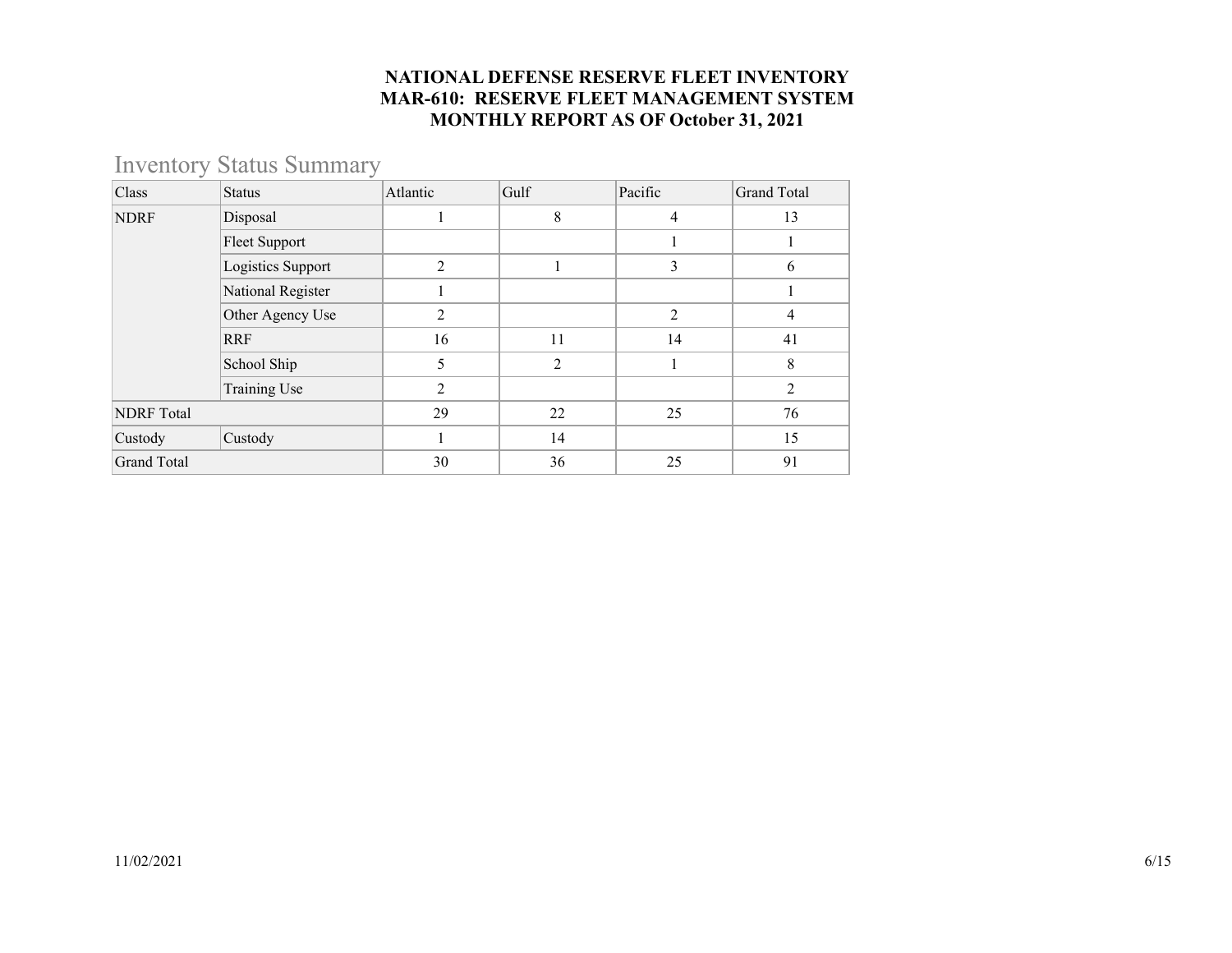<span id="page-6-23"></span><span id="page-6-22"></span><span id="page-6-21"></span><span id="page-6-20"></span><span id="page-6-19"></span><span id="page-6-18"></span><span id="page-6-17"></span><span id="page-6-16"></span><span id="page-6-15"></span><span id="page-6-14"></span><span id="page-6-13"></span><span id="page-6-12"></span><span id="page-6-11"></span><span id="page-6-10"></span><span id="page-6-9"></span><span id="page-6-8"></span><span id="page-6-7"></span><span id="page-6-6"></span><span id="page-6-5"></span><span id="page-6-4"></span><span id="page-6-3"></span><span id="page-6-2"></span><span id="page-6-1"></span><span id="page-6-0"></span>

| RRF - Roll-On/Roll-Off  | Division | Hull Number      | Year<br><b>Built</b> | <b>Entered Fleet</b> | Design         | Assigned Location | Status     |
|-------------------------|----------|------------------|----------------------|----------------------|----------------|-------------------|------------|
| <b>ADM CALLAGHAN</b>    | Pacific  | <b>AKR 1001</b>  | 1967                 |                      | Gas Turbine    | Alameda, CA       | <b>RRF</b> |
| <b>ALGOL</b>            | Pacific  | <b>T-AKR 287</b> | 1972                 |                      | Navy Cargo     | San Francisco, CA | <b>RRF</b> |
| <b>ALTAIR</b>           | Gulf     | <b>T-AKR 291</b> | 1973                 |                      | Navy Cargo     | Marrero, LA       | <b>RRF</b> |
| <b>ANTARES</b>          | Atlantic | <b>T-AKR 294</b> | 1973                 |                      | Navy Cargo     | Baltimore, MD     | <b>RRF</b> |
| <b>BELLATRIX</b>        | Gulf     | <b>T-AKR 288</b> | 1973                 |                      | Navy Cargo     | Marrero, LA       | <b>RRF</b> |
| <b>CAPE DECISION</b>    | Atlantic | <b>AKR 5054</b>  | 1973                 |                      | $G1-Ds1/s$     | Charleston, SC    | <b>RRF</b> |
| <b>CAPE DIAMOND</b>     | Atlantic | <b>AKR 5055</b>  | 1972                 |                      | $G1-Ds1/F$     | Charleston, SC    | <b>RRF</b> |
| CAPE DOMINGO            | Atlantic | <b>AKR 5053</b>  | 1973                 |                      | $G1-Ds1/F$     | Charleston, SC    | <b>RRF</b> |
| <b>CAPE DOUGLAS</b>     | Atlantic | <b>AKR 5052</b>  | 1973                 |                      | $G1-Ds1/F$     | Charleston, SC    | <b>RRF</b> |
| <b>CAPE DUCATO</b>      | Atlantic | <b>AKR 5051</b>  | 1972                 |                      | $G1-Ds1/F$     | Charleston, SC    | <b>RRF</b> |
| <b>CAPE EDMONT</b>      | Atlantic | <b>AKR 5069</b>  | 1971                 |                      | $G0-DsI/S$     | Charleston, SC    | <b>RRF</b> |
| <b>CAPE HENRY</b>       | Pacific  | AKR 5067         | 1979                 |                      | G2-Dsl/Japan   | San Francisco, CA | <b>RRF</b> |
| <b>CAPE HORN</b>        | Pacific  | <b>AKR 5068</b>  | 1979                 |                      | G2-Dsl/N       | San Francisco, CA | <b>RRF</b> |
| <b>CAPE HUDSON</b>      | Pacific  | <b>AKR 5066</b>  | 1979                 |                      | G2-Dsl/N       | San Francisco, CA | <b>RRF</b> |
| <b>CAPE INSCRIPTION</b> | Pacific  | AKR 5076         | 1976                 |                      | $C7-S-95a$     | Long Beach, CA    | <b>RRF</b> |
| <b>CAPE INTREPID</b>    | Pacific  | T-AKR11          | 1976                 |                      | $C7-S-95a$     | Tacoma, WA        | <b>RRF</b> |
| <b>CAPE ISABEL</b>      | Pacific  | <b>AKR 5062</b>  | 1976                 |                      | $C7-S-95a$     | Long Beach, CA    | <b>RRF</b> |
| <b>CAPE ISLAND</b>      | Pacific  | T-AKR10          | 1977                 |                      | $C7-S-95a$     | Tacoma, WA        | <b>RRF</b> |
| <b>CAPE KENNEDY</b>     | Gulf     | <b>AKR 5083</b>  | 1979                 |                      | Dsl/Netherland | New Orleans, LA   | <b>RRF</b> |
| <b>CAPE KNOX</b>        | Gulf     | <b>AKR 5082</b>  | 1978                 |                      | Dsl/Netherland | New Orleans, LA   | <b>RRF</b> |
| CAPE ORLANDO            | Pacific  | <b>AKR 2044</b>  | 1981                 |                      | Dsl/Sweden     | Oakland, CA       | <b>RRF</b> |
| <b>CAPE RACE</b>        | Atlantic | <b>AKR 9960</b>  | 1977                 |                      | Dsl/Japan      | Portsmouth, VA    | <b>RRF</b> |
| <b>CAPE RAY</b>         | Atlantic | AKR 9679         | 1977                 |                      | Dsl/Japan      | Portsmouth, VA    | <b>RRF</b> |
| <b>CAPE RISE</b>        | Atlantic | <b>AKR 9678</b>  | 1977                 |                      | Dsl/Japan      | Portsmouth, VA    | <b>RRF</b> |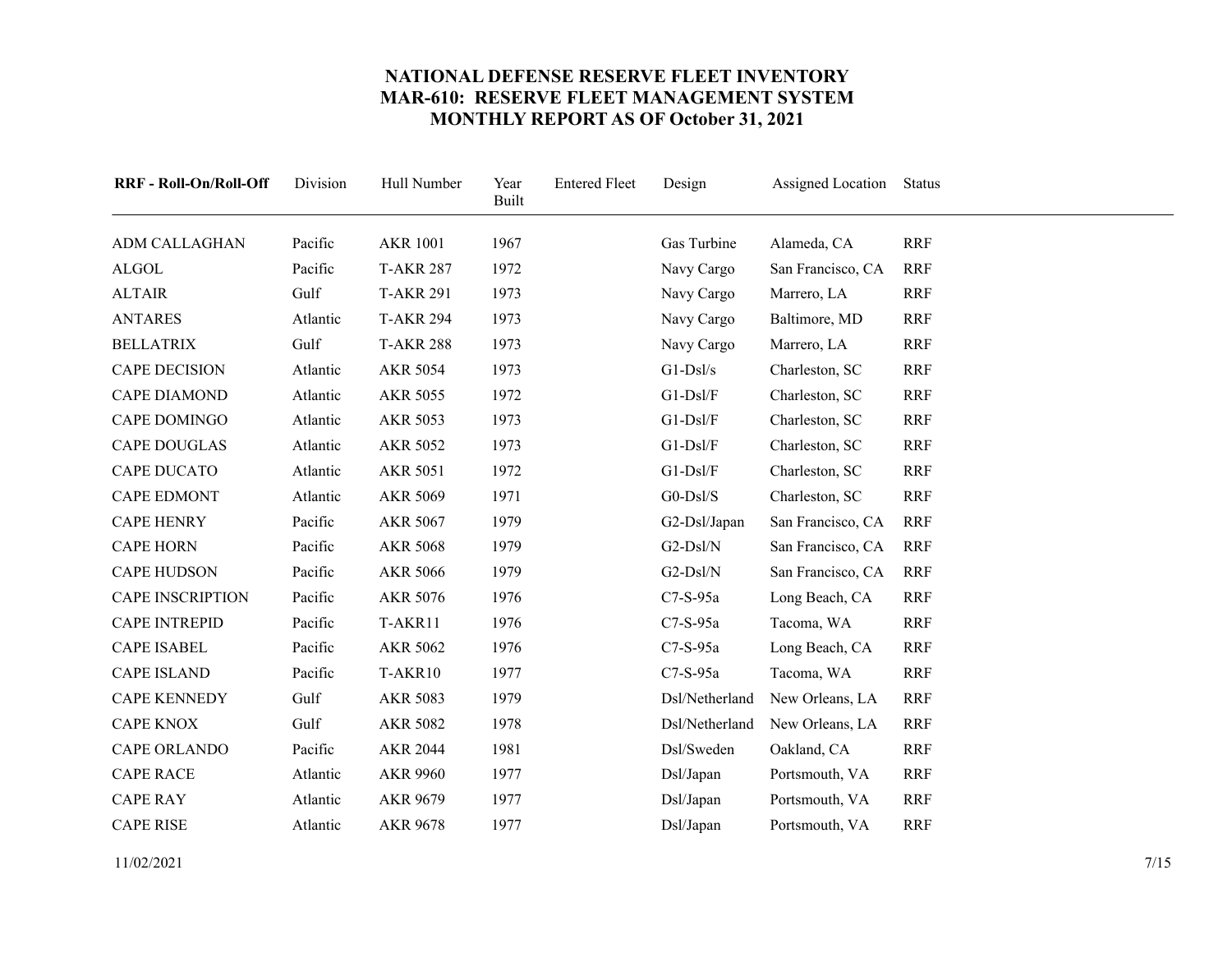<span id="page-7-4"></span><span id="page-7-3"></span><span id="page-7-2"></span><span id="page-7-1"></span><span id="page-7-0"></span>

| <b>RRF - Roll-On/Roll-Off</b> | Division | Hull Number      | Year<br>Built | <b>Entered Fleet</b> | Design      | Assigned Location                     | Status     |
|-------------------------------|----------|------------------|---------------|----------------------|-------------|---------------------------------------|------------|
| CAPE TAYLOR                   | Gulf     | <b>AKR 113</b>   | 1977          |                      | Ds1/Japan   | Port of Beaumont,<br>TX               | RRF        |
| <b>CAPE TEXAS</b>             | Gulf     | <b>AKR 112</b>   | 1977          |                      | Dsl/Germany | Port of Beaumont,<br>TX.              | <b>RRF</b> |
| <b>CAPE TRINITY</b>           | Gulf     | <b>AKR 9711</b>  | 1977          |                      | Dsl/Germany | Port of Beaumont,<br>TX               | <b>RRF</b> |
| <b>CAPE VICTORY</b>           | Gulf     | <b>AKR 9701</b>  | 1984          |                      | Dsl/Italy   | <b>BRF</b> East Dock,<br>Beaumont, TX | <b>RRF</b> |
| <b>CAPE VINCENT</b>           | Gulf     | <b>AKR 9666</b>  | 1984          |                      | Dsl/Italy   | <b>BRF</b> East Dock,<br>Beaumont, TX | <b>RRF</b> |
| <b>CAPE WASHINGTON</b>        | Atlantic | AKR 9961         | 1982          |                      | Dsl/Poland  | Baltimore, MD                         | <b>RRF</b> |
| <b>CAPE WRATH</b>             | Atlantic | AKR 9962         | 1982          |                      | Dsl/Poland  | Baltimore, MD                         | <b>RRF</b> |
| <b>CAPELLA</b>                | Pacific  | <b>T-AKR 293</b> | 1972          |                      | Navy Cargo  | San Francisco, CA                     | <b>RRF</b> |
| <b>DENEBOLA</b>               | Atlantic | <b>T-AKR 289</b> | 1973          |                      | Navy Cargo  | Baltimore, MD                         | <b>RRF</b> |
| <b>POLLUX</b>                 | Gulf     | <b>T-AKR 290</b> | 1973          |                      | Navy Cargo  | <b>BRF</b> East Dock,<br>Beaumont, TX | <b>RRF</b> |
| <b>REGULUS</b>                | Gulf     | <b>T-AKR 292</b> | 1972          |                      | Navy Cargo  | <b>BRF</b> East Dock,<br>Beaumont, TX | <b>RRF</b> |

**Number of Vessels - RRF - Roll-On/Roll-Off: 35**

<span id="page-7-12"></span><span id="page-7-11"></span><span id="page-7-9"></span><span id="page-7-8"></span><span id="page-7-7"></span><span id="page-7-6"></span><span id="page-7-5"></span>

| <b>RRF</b> - Crane Ship       | Division            | Hull Number        | Year<br>Built | <b>Entered Fleet</b> | Design       | Assigned Location Status                       |     |
|-------------------------------|---------------------|--------------------|---------------|----------------------|--------------|------------------------------------------------|-----|
| CORNHUSKER STATE<br>GEM STATE | Atlantic<br>Pacific | T-ACS 6<br>T-ACS 2 | 1969<br>1966  |                      | $C6-S-MA1qd$ | C5-S-MA73c Newport News, VA RRF<br>Alameda, CA | RRF |

<span id="page-7-10"></span>11/02/2021 8/15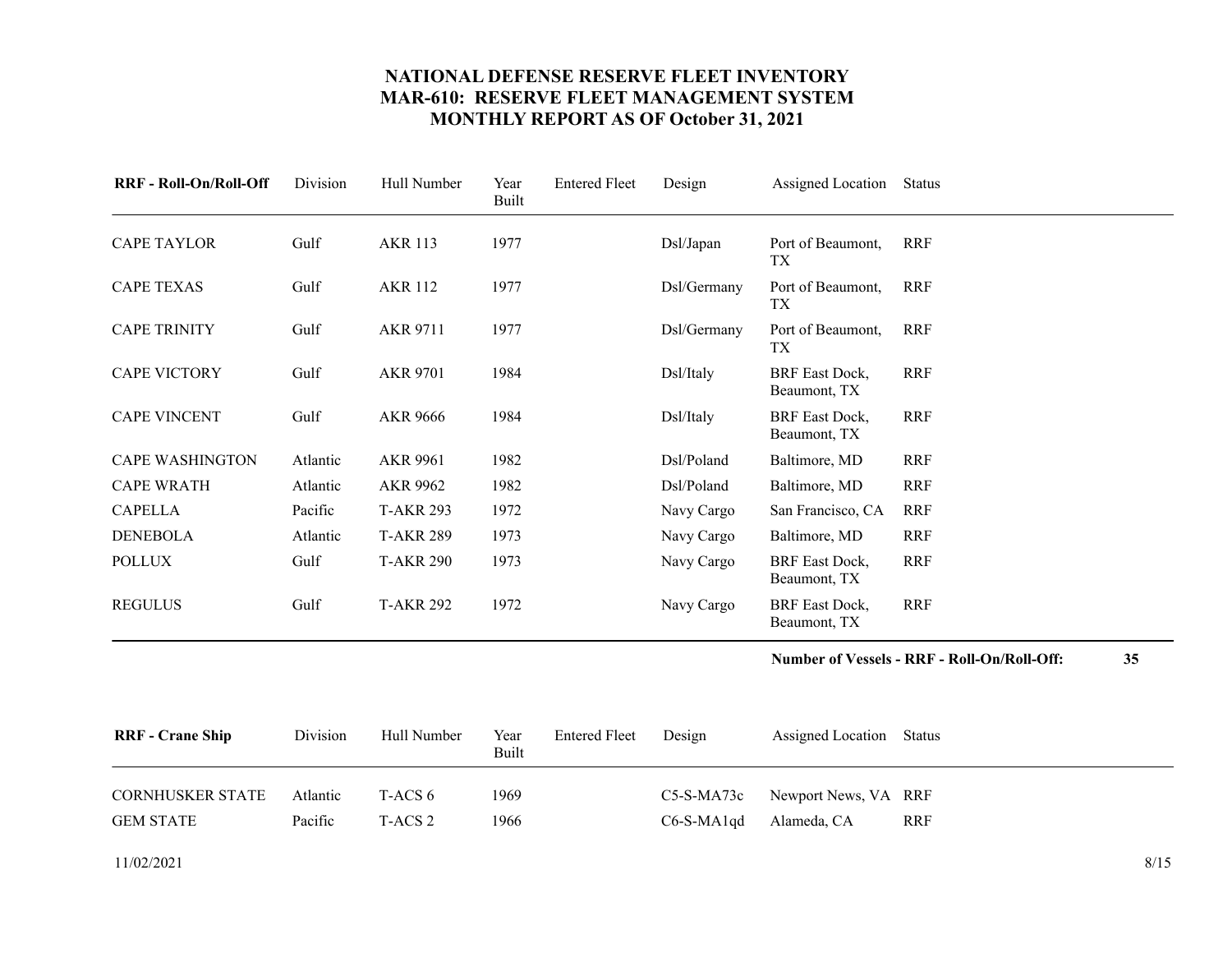<span id="page-8-10"></span><span id="page-8-9"></span><span id="page-8-8"></span><span id="page-8-7"></span><span id="page-8-6"></span><span id="page-8-5"></span><span id="page-8-4"></span><span id="page-8-3"></span><span id="page-8-2"></span><span id="page-8-1"></span><span id="page-8-0"></span>

| <b>RRF</b> - Crane Ship                    | Division | Hull Number         | Year<br><b>Built</b> | <b>Entered Fleet</b> | Design       | Assigned Location               | <b>Status</b>                                                    |  |
|--------------------------------------------|----------|---------------------|----------------------|----------------------|--------------|---------------------------------|------------------------------------------------------------------|--|
| <b>GOPHER STATE</b>                        | Atlantic | T-ACS4              | 1972                 |                      | C5-S-MA73c   | Newport News, VA RRF            |                                                                  |  |
| <b>KEYSTONE STATE</b>                      | Pacific  | T-ACS 1             | 1966                 |                      | C6-S-MA1qd   | Alameda, CA                     | <b>RRF</b>                                                       |  |
|                                            |          |                     |                      |                      |              |                                 | <b>Number of Vessels - RRF - Crane Ship:</b><br>4                |  |
| <b>RRF</b> - Break Bulk                    | Division | Hull Number         | Year<br><b>Built</b> | <b>Entered Fleet</b> | Design       | Assigned Location               | Status                                                           |  |
| <b>CURTISS</b>                             | Pacific  | T-AVB 4             | 1969                 |                      | C5-S-78a     | San Diego, CA                   | <b>RRF</b>                                                       |  |
| <b>WRIGHT</b>                              | Atlantic | T-AVB <sub>3</sub>  | 1970                 |                      | C5-S-78a     | Philadelphia, PA                | <b>RRF</b>                                                       |  |
|                                            |          |                     |                      |                      |              |                                 | <b>Number of Vessels - RRF - Break Bulk:</b><br>$\boldsymbol{2}$ |  |
|                                            |          |                     |                      |                      |              |                                 |                                                                  |  |
| <b>Retention - Passenger Ship Division</b> |          | Hull Number         | Year<br>Built        | <b>Entered Fleet</b> | Design       | Assigned Location               | <b>Status</b>                                                    |  |
| <b>EMPIRE STATE</b>                        | Atlantic | <b>TAP 1001</b>     | 1962                 |                      | S5-S-MA1ua   | Ft. Schuyler, NY                | School Ship                                                      |  |
| <b>FREEDOM STAR</b>                        | Atlantic | 7925314             | 1981                 |                      |              | Research Vessel Piney Point, MD | School Ship                                                      |  |
| <b>GENERAL RUDDER</b>                      | Gulf     | T-AGOS <sub>2</sub> | 1984                 |                      | Navy OcnSurv | Galveston, TX                   | School Ship                                                      |  |
| <b>GOLDEN BEAR</b>                         | Pacific  | <b>T-AGS 39</b>     | 1989                 |                      | S4-M-MA154a  | Vallejo, CA                     | School Ship                                                      |  |
| <b>KENNEDY</b>                             | Atlantic | <b>TAK 5059</b>     | 1967                 |                      | S5-S-MA66b   | Buzzards Bay, MA                | School Ship                                                      |  |
| <b>KINGS POINTER</b>                       | Atlantic | 7925302             | 1981                 |                      | Research     | Kings Point, NY                 | School Ship                                                      |  |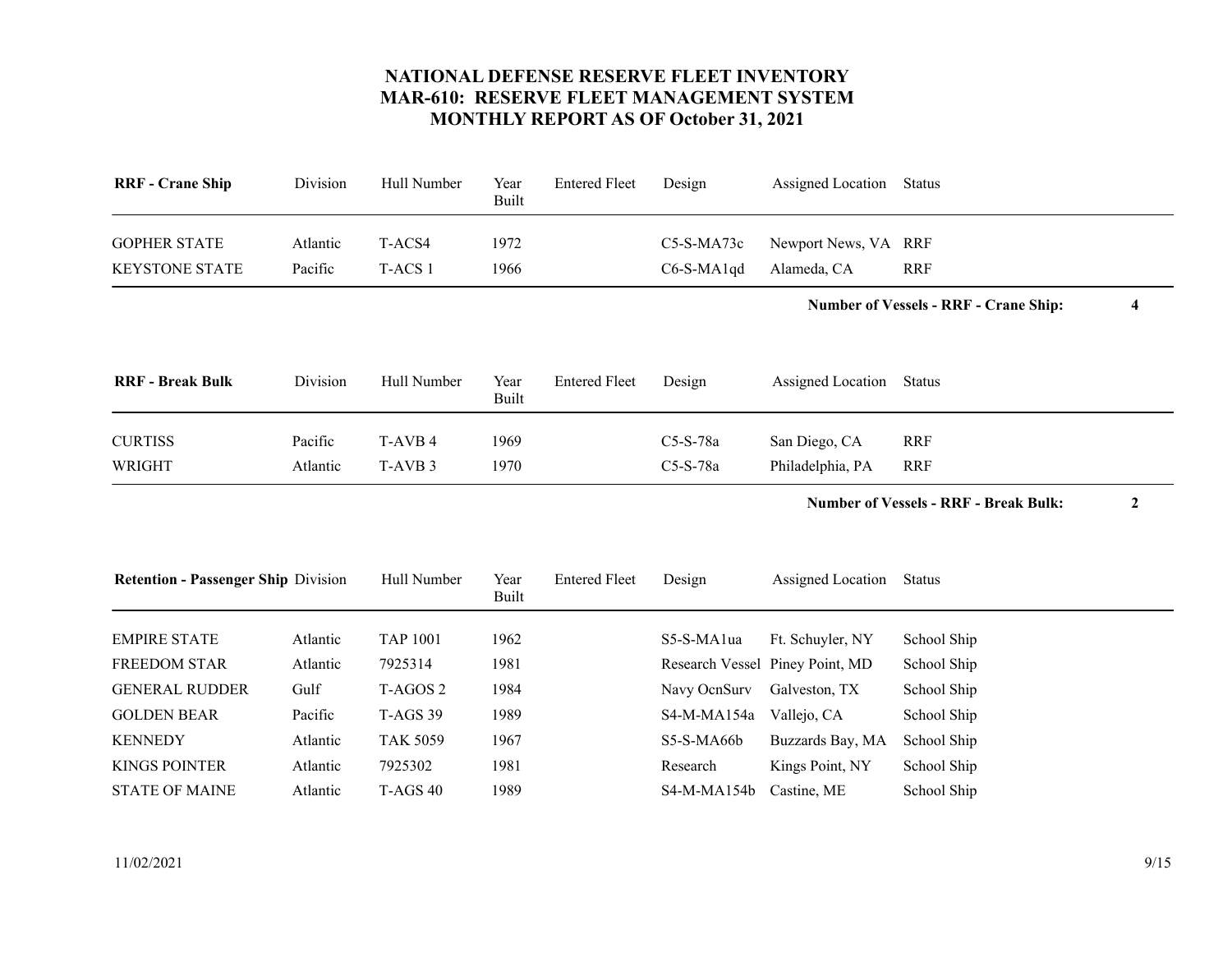<span id="page-9-7"></span><span id="page-9-6"></span><span id="page-9-5"></span><span id="page-9-4"></span><span id="page-9-3"></span><span id="page-9-2"></span><span id="page-9-1"></span><span id="page-9-0"></span>

| <b>Retention - Passenger Ship Division</b> |                    | Year<br>Built | <b>Entered Fleet</b> | Design              | Assigned Location | Status                    |                                                                                                                                                                                                               |
|--------------------------------------------|--------------------|---------------|----------------------|---------------------|-------------------|---------------------------|---------------------------------------------------------------------------------------------------------------------------------------------------------------------------------------------------------------|
| Gulf                                       | T-AGOS 6           | 1985          |                      | Navy OcnSurv        | Traverse City, MI | School Ship               |                                                                                                                                                                                                               |
|                                            |                    |               |                      |                     |                   |                           | 8                                                                                                                                                                                                             |
| Division                                   | Hull Number        | Year<br>Built | <b>Entered Fleet</b> | Design              | Assigned Location | <b>Status</b>             |                                                                                                                                                                                                               |
| Pacific                                    | $APL-24$           | 1944          | 08/01/95             | <b>Barracks CRF</b> | SBRF, Benicia, CA | <b>Fleet Support</b>      |                                                                                                                                                                                                               |
| Pacific                                    | <b>T-AGS 29</b>    | 1970          |                      |                     |                   | Other Agency Use          |                                                                                                                                                                                                               |
| Pacific                                    | MA #144            | 1965          |                      | S6-S-MA60e          | Portland, OR      | Other Agency Use          |                                                                                                                                                                                                               |
|                                            |                    |               |                      |                     |                   |                           | 3                                                                                                                                                                                                             |
| Division                                   | Hull Number        | Year<br>Built | <b>Entered Fleet</b> | Design              | Assigned Location | <b>Status</b>             |                                                                                                                                                                                                               |
| Gulf                                       | T-ACS <sub>7</sub> | 1960          | 07/20/06             | C6-S-MA1xb          |                   |                           |                                                                                                                                                                                                               |
| Atlantic                                   | T-ACS <sub>5</sub> | 1967          | 08/18/21             | $C5-S-MA73c$        |                   |                           |                                                                                                                                                                                                               |
| Pacific                                    | T-ACS <sub>3</sub> | 1965          | 07/08/21             | $C6$ -s-MA1qd       | Suisun Bay, CA    | Logistics Support         |                                                                                                                                                                                                               |
| Pacific                                    | T-ACS <sub>9</sub> | 1965          | 08/03/04             | C6-S-MA60d          |                   | Logistics Support         |                                                                                                                                                                                                               |
|                                            |                    | Hull Number   |                      |                     |                   | S3-M-MA-153c Portland, OR | <b>Number of Vessels - Retention - Passenger Ship:</b><br><b>Number of Vessels - Retention - Other:</b><br>BRF, Beaumont, TX Logistics Support<br>JRRF, Ft. Eustis, VA Logistics Support<br>SBRF, Benicia, CA |

**Number of Vessels - Retention - Crane Ship: 4**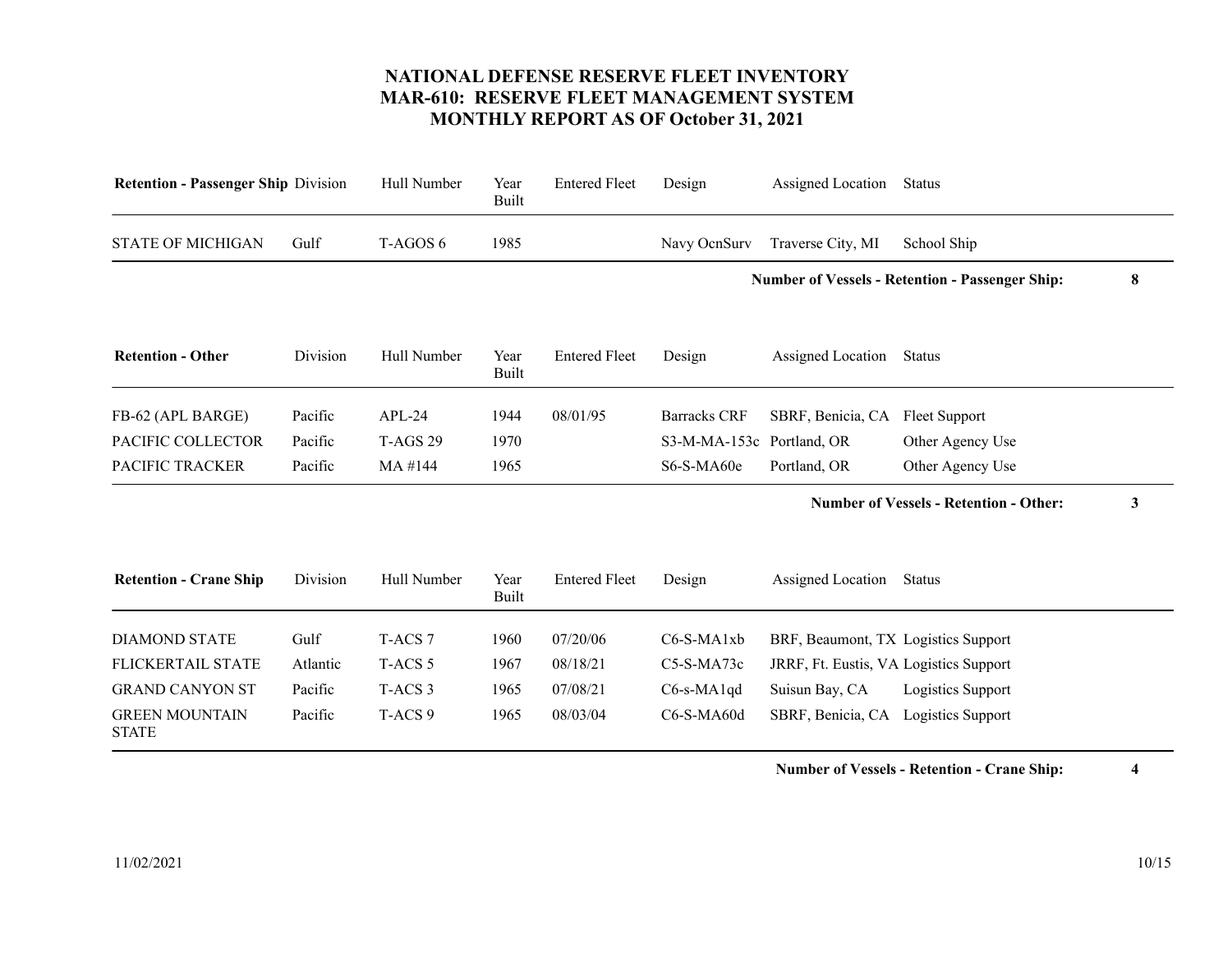<span id="page-10-3"></span><span id="page-10-2"></span><span id="page-10-1"></span><span id="page-10-0"></span>

| <b>Retention - Break Bulk</b> | Division | Hull Number     | Year<br>Built | <b>Entered Fleet</b> | Design        | Assigned Location                      | Status                   |
|-------------------------------|----------|-----------------|---------------|----------------------|---------------|----------------------------------------|--------------------------|
| <b>CAPE ANN</b>               |          | AK 5009         |               | 11/12/02             | $C4-S-58a$    |                                        |                          |
|                               | Atlantic |                 | 1962          |                      |               | JRRF, Ft. Eustis, VA Training Use      |                          |
| <b>CAPE AVINOF</b>            | Atlantic | AK 5013         | 1963          | 09/02/93             | $C4-S-58a$    | JRRF, Ft. Eustis, VA Training Use      |                          |
| <b>CAPE BOVER</b>             | Pacific  | AK 5057         | 1966          | 07/17/03             | $C4-S-66a$    | SBRF, Benicia, CA                      | <b>Logistics Support</b> |
| <b>CAPE CHALMERS</b>          | Atlantic | AK 5036         | 1963          |                      | $C3-S-37c$    | Charleston, SC                         | Other Agency Use         |
| <b>CAPE JUBY</b>              | Atlantic | <b>TAK 5077</b> | 1962          | 09/29/93             | $C4-S-1u$     | JRRF, Ft. Eustis, VA Logistics Support |                          |
| <b>DEL MONTE</b>              | Atlantic | <b>MA 200</b>   | 1968          |                      | $C3-S-76a$    | Little Creek, VA                       | Other Agency Use         |
| SAVANNAH                      | Atlantic | 55              | 1962          |                      | $P2-N1-MA40a$ | Baltimore, MD                          | National Register        |

**Number of Vessels - Retention - Break Bulk: 7**

<span id="page-10-10"></span><span id="page-10-9"></span><span id="page-10-8"></span><span id="page-10-7"></span><span id="page-10-6"></span><span id="page-10-5"></span><span id="page-10-4"></span>

| <b>Non-retention - Tanker</b>               | Division | Hull Number              | Year<br>Built | <b>Entered Fleet</b> | Design               | Assigned Location<br>Status                              |
|---------------------------------------------|----------|--------------------------|---------------|----------------------|----------------------|----------------------------------------------------------|
| LAWRENCE H GIANELLAGulf<br><b>PAUL BUCK</b> | Gulf     | T-AOT 1125<br>T-AOT 1122 | 1985<br>1985  | 08/29/19<br>02/11/11 | Champion<br>Champion | BRF, Beaumont, TX Disposal<br>BRF, Beaumont, TX Disposal |
| RICHARD G<br>MATTHIESEN                     | Gulf     | <b>T-AOT 1124</b>        | 1985          | 05/10/11             | Champion             | BRF, Beaumont, TX Disposal                               |
| <b>SAMUEL L. COBB</b>                       | Gulf     | <b>T-AOT 1123</b>        | 1985          | 02/28/11             | Champion             | BRF, Beaumont, TX Disposal                               |

**Number of Vessels - Non-retention - Tanker: 4**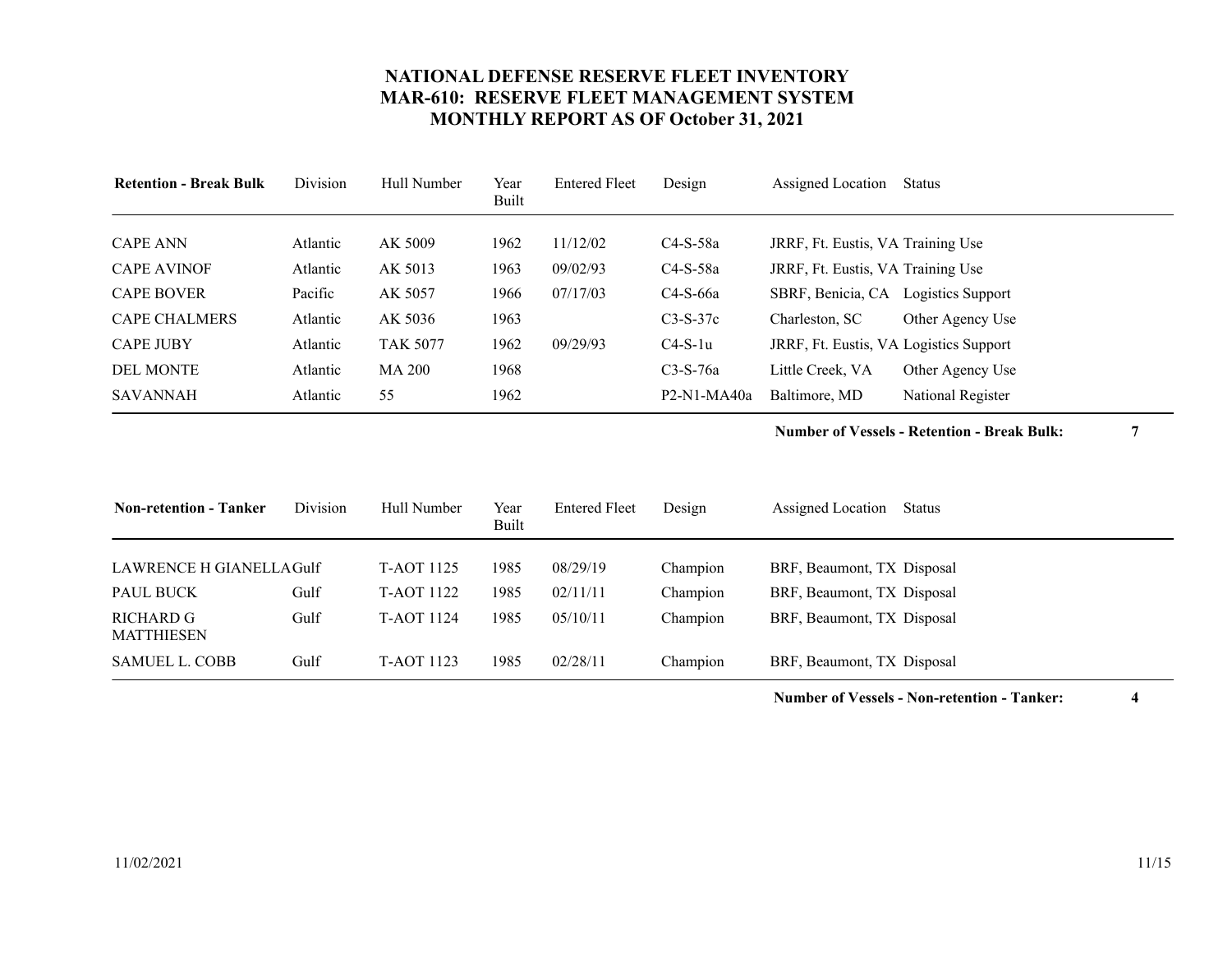<span id="page-11-8"></span><span id="page-11-7"></span><span id="page-11-6"></span><span id="page-11-5"></span><span id="page-11-4"></span><span id="page-11-3"></span><span id="page-11-2"></span><span id="page-11-1"></span><span id="page-11-0"></span>

| <b>Non-retention - Military</b>             | Division | Hull Number     | Year<br><b>Built</b> | <b>Entered Fleet</b> | Design       | Assigned Location             | <b>Status</b>                                          |   |
|---------------------------------------------|----------|-----------------|----------------------|----------------------|--------------|-------------------------------|--------------------------------------------------------|---|
| <b>TRIUMPH</b>                              | Pacific  | T-AGOS4         | 1984                 | 02/09/96             | Navy OcnSurv | SBRF, Benicia, CA Disposal    |                                                        |   |
|                                             |          |                 |                      |                      |              |                               | <b>Number of Vessels - Non-retention - Military:</b>   | 1 |
| <b>Non-retention - Break</b><br><b>Bulk</b> | Division | Hull Number     | Year<br><b>Built</b> | <b>Entered Fleet</b> | Design       | Assigned Location             | <b>Status</b>                                          |   |
| <b>CAPE GIRARDEAU</b>                       | Pacific  | AK 2039         | 1968                 | 07/24/08             | $C5-S-75a$   | SBRF, Benicia, CA Disposal    |                                                        |   |
| <b>CAPE JACOB</b>                           | Pacific  | <b>TAK 5029</b> | 1961                 | 04/29/11             | $C4-S-1u$    | SBRF, Benicia, CA Disposal    |                                                        |   |
| <b>CAPE NOME</b>                            | Atlantic | AK 1014         | 1969                 | 03/20/92             | C5-S-78a     | JRRF, Ft. Eustis, VA Disposal |                                                        |   |
|                                             |          |                 |                      |                      |              |                               | <b>Number of Vessels - Non-retention - Break Bulk:</b> | 3 |
| Non-retention - Barge Ship Division         |          | Hull Number     | Year<br><b>Built</b> | <b>Entered Fleet</b> | Design       | Assigned Location             | Status                                                 |   |
| <b>CAPE FAREWELL</b>                        | Gulf     | AK 5073         | 1973                 | 06/16/09             | $C9-S-81d$   | BRF, Beaumont, TX Disposal    |                                                        |   |
| <b>CAPE FEAR</b>                            | Pacific  | AK 5061         | 1971                 | 07/19/06             | $C8-S-81b$   | SBRF, Benicia, CA Disposal    |                                                        |   |
| <b>CAPE FLATTERY</b>                        | Gulf     | AK 5070         | 1973                 | 05/03/10             | $C9-S-81d$   | BRF, Beaumont, TX Disposal    |                                                        |   |
| <b>CAPE MAY</b>                             | Gulf     | AKR 5063        | 1972                 | 08/03/21             | $C8-S-82a$   | BRF, Beaumont, TX Disposal    |                                                        |   |
| <b>CAPE MOHICAN</b>                         | Gulf     | AKR 5065        | 1973                 | 09/04/21             | $C8-S-82a$   | BRF, Beaumont, TX Disposal    |                                                        |   |

**Number of Vessels - Non-retention - Barge Ship: 5**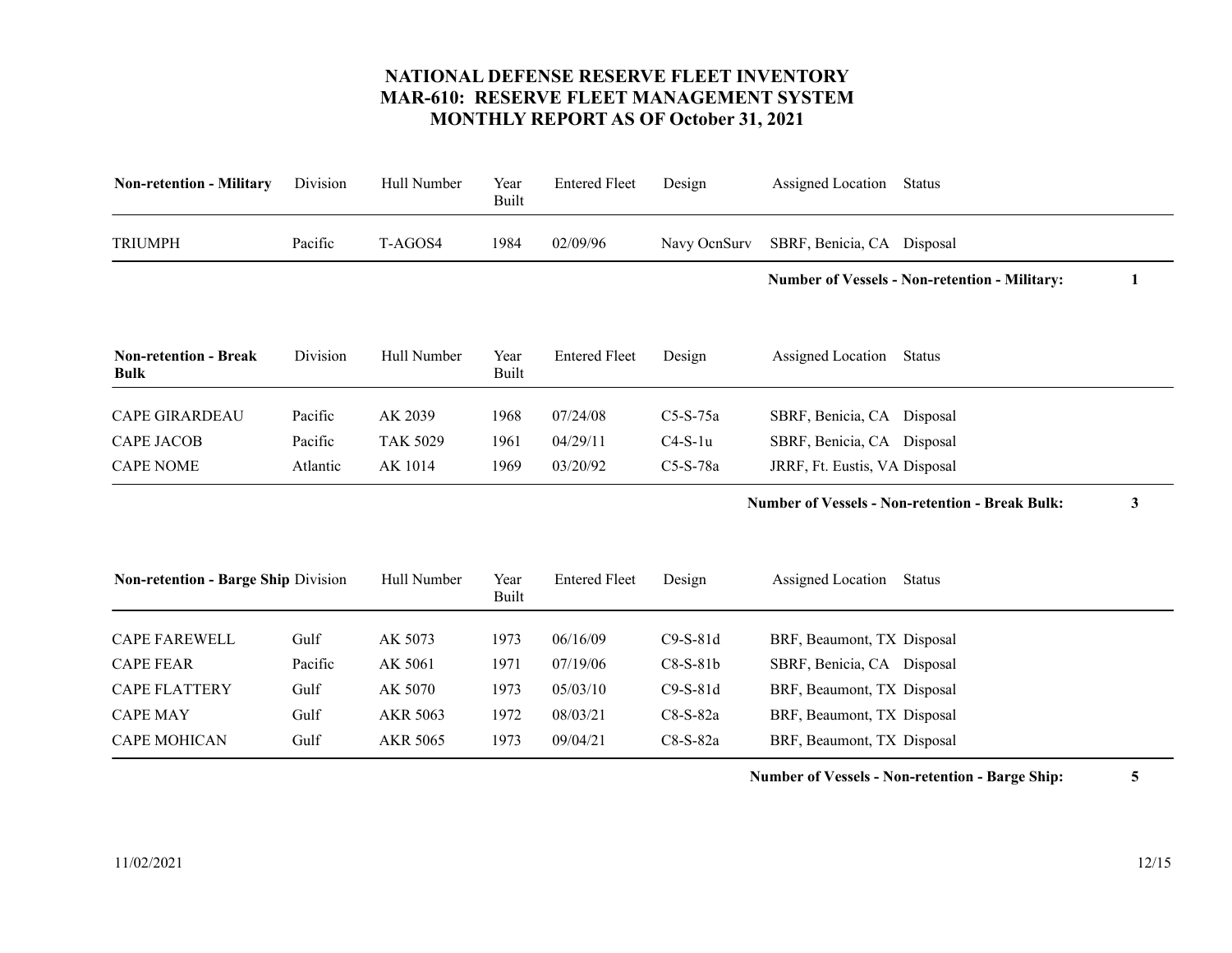<span id="page-12-9"></span><span id="page-12-8"></span>

| <b>Custody - Roll-On/Roll-</b><br>Off | Division | Hull Number | Year<br>Built | <b>Entered Fleet</b> | Design | Assigned Location<br>Status |
|---------------------------------------|----------|-------------|---------------|----------------------|--------|-----------------------------|
| USNS 1ST LT HARRY L.<br><b>MARTIN</b> | Gulf     | T-AK 3015   | 1980          | 03/30/20             | Navy   | BRF, Beaumont, TX Navy      |
| USNS LCPL ROY M<br><b>WHEAT</b>       | Atlantic | T-AK 3016   | 1987          | 03/31/21             | Navy   | JRRF, Ft. Eustis, VA Navy   |

**Number of Vessels - Custody - Roll-On/Roll-Off: 2**

<span id="page-12-2"></span><span id="page-12-1"></span><span id="page-12-0"></span>

| <b>Custody - Other</b> | Division | Hull Number | Year<br>Built | Entered Fleet | Design    | Assigned Location<br>Status |
|------------------------|----------|-------------|---------------|---------------|-----------|-----------------------------|
| <b>BRAVANTE V</b>      | Gulf     | 155         | 2013          | 09/25/18      | STX-SV290 | BRF, Beaumont, TX Title XI  |
| <b>BRAVANTE VI</b>     | Gulf     | 156         | 2014          | 05/28/19      | STX-SV290 | BRF, Beaumont, TX Title XI  |
| <b>BRAVANTE VII</b>    | Gulf     | 157         | 2014          | 09/18/18      | STX-SV290 | BRF, Beaumont, TX Title XI  |
| <b>VINDICATOR</b>      | Gulf     | 158         | 2014          | 04/11/19      | STX-SV290 | BRF, Beaumont, TX Navy      |

**Number of Vessels - Custody - Other: 4**

<span id="page-12-10"></span><span id="page-12-7"></span><span id="page-12-6"></span><span id="page-12-5"></span><span id="page-12-4"></span><span id="page-12-3"></span>

| <b>Custody - Barge</b>   | Division | Hull Number | Year<br>Built | <b>Entered Fleet</b> | Design     | Assigned Location<br>Status |
|--------------------------|----------|-------------|---------------|----------------------|------------|-----------------------------|
|                          |          |             |               |                      |            |                             |
| <b>CUSTOM BARGE 9001</b> | Gulf     | 9010        | 1970          | 02/23/10             | Deck Barge | BRF, Beaumont, TX Disposal  |
| <b>CUSTOM BARGE 9002</b> | Gulf     | 9007        |               | 03/04/10             | Deck Barge | BRF, Beaumont, TX Disposal  |
| <b>CUSTOM BARGE 9003</b> | Gulf     | 9003        |               | 02/23/10             | Deck Barge | BRF, Beaumont, TX Disposal  |
| <b>CUSTOM BARGE 9004</b> | Gulf     | 9004        |               | 02/23/10             | Deck Barge | BRF, Beaumont, TX Disposal  |
| <b>CUSTOM BARGE 9005</b> | Gulf     | 9005        |               | 03/04/10             | Deck Barge | BRF, Beaumont, TX Disposal  |
|                          |          |             |               |                      |            |                             |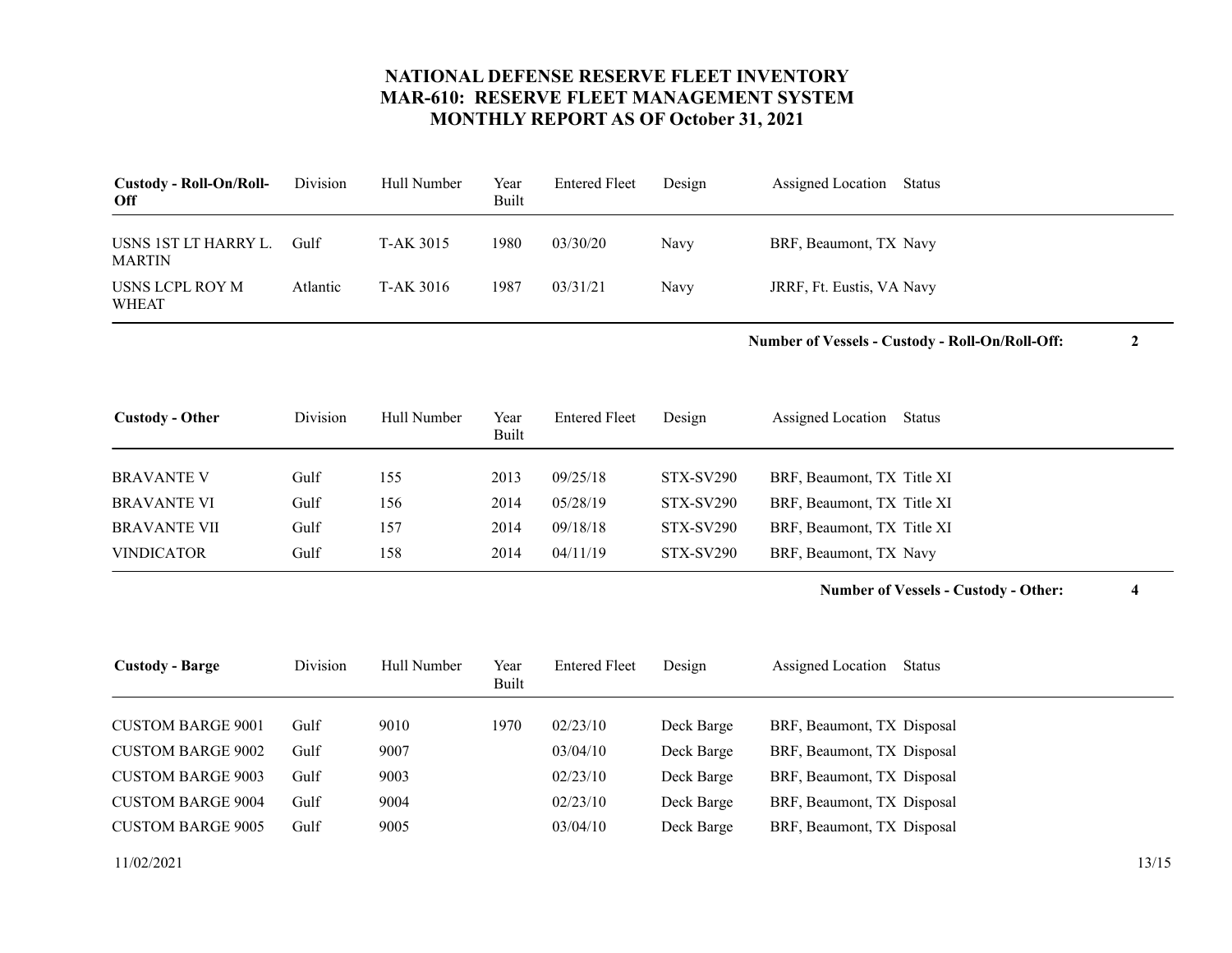<span id="page-13-3"></span><span id="page-13-2"></span><span id="page-13-1"></span><span id="page-13-0"></span>

| <b>Custody - Barge</b>   | Division | Hull Number | Year<br>Built | <b>Entered Fleet</b> | Design     | Assigned Location<br>Status |
|--------------------------|----------|-------------|---------------|----------------------|------------|-----------------------------|
| <b>CUSTOM BARGE 9006</b> | Gulf     | 9006        |               | 03/04/10             | Deck Barge | BRF, Beaumont, TX Disposal  |
| <b>CUSTOM BARGE 9009</b> | Gulf     | 9013        |               | 08/30/10             | Deck Barge | BRF, Beaumont, TX Disposal  |
| <b>CUSTOM BARGE 9011</b> | Gulf     | 9014        |               | 03/04/10             | Deck Barge | BRF, Beaumont, TX Disposal  |
| <b>CUSTOM BARGE 9012</b> | Gulf     | 9008        |               | 02/23/10             | Deck Barge | BRF, Beaumont, TX Disposal  |

**Number of Vessels - Custody - Barge: 9**

**Number of Vessels for Report: 91**